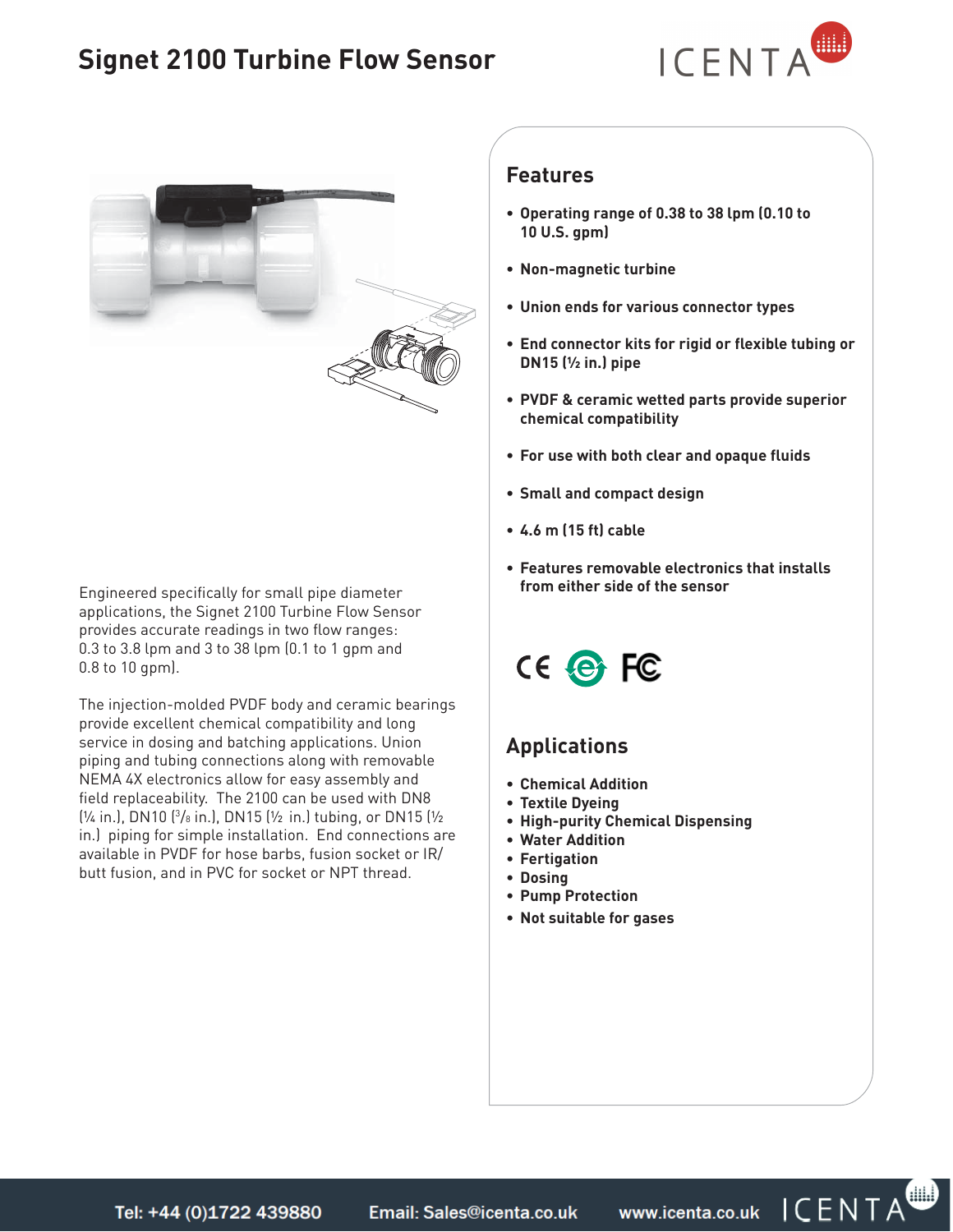# **Specifications**

| General                          |                                                                                    |                      |  |
|----------------------------------|------------------------------------------------------------------------------------|----------------------|--|
| Flow Range                       | $-L = 0.38$ to 3.8 lpm                                                             | (0.10 to 1 U.S. gpm) |  |
|                                  | $-H = 3 to 38$ lpm                                                                 | (0.8 to 10 U.S. gpm) |  |
| Accuracy                         | ±3% of reading                                                                     |                      |  |
| Repeatability                    | $±0.5%$ of reading                                                                 |                      |  |
| Pipe Size Range                  | DN15 (1/2 in.)                                                                     |                      |  |
| <b>Tubing Size</b>               | DN8 (1/4 in.), DN10 (3/8 in.), DN15 (1/2 in.)                                      |                      |  |
| <b>Wetted Materials</b>          |                                                                                    |                      |  |
| Sensor Body/Rotor                | <b>PVDF</b>                                                                        |                      |  |
| Shaft/Bearings                   | Ceramic                                                                            |                      |  |
| 0-rings                          | $-1 = FPM, -2 = EPR (EPDM)$                                                        |                      |  |
| <b>Electronics Housing</b>       | PBT (polybutylene terephthalate)                                                   |                      |  |
|                                  | EVA (ethylene vinyl acetate)                                                       |                      |  |
| <b>Electrical</b>                |                                                                                    |                      |  |
| Power                            | 5 to 24 VDC ±10%, regulated, 1.5 mA max.                                           |                      |  |
|                                  | Reverse polarity protected                                                         |                      |  |
| Output                           | Open collector, sinking, max 30 mA                                                 |                      |  |
| Cable Length                     | 4.6 m (15 ft) can be extended up to 300 m (1000 ft)                                |                      |  |
| Cable Type                       | PVC jacketed, 2 conductor twisted pair with shield (22 AWG)                        |                      |  |
| Max. Temperature/Pressure Rating |                                                                                    |                      |  |
|                                  | 16 bar @ 20 °C                                                                     | 232 psi @ 68 °F      |  |
|                                  | 9.3 bar @ 70 °C                                                                    | 130 psi @ 158 °F     |  |
| Operating Temperature            | -20 °C to 70 °C                                                                    | -4 °F to 158 °F      |  |
| Storage Temperature              | -15 °C to 80 °C                                                                    | 5 °F to 176 °F       |  |
| <b>Shipping Weight</b>           |                                                                                    |                      |  |
|                                  | $0.15$ kg                                                                          | $0.33$ lb            |  |
| <b>Standards and Approvals</b>   |                                                                                    |                      |  |
|                                  | CE, FCC                                                                            |                      |  |
|                                  | RoHS compliant, China RoHS                                                         |                      |  |
|                                  | Manufactured under ISO 9001 for Quality and ISO 14001 for Environmental Management |                      |  |

See Temperature and Pressure graphs for more information.

## **Dimensions**

| $L =$ overall length |  |
|----------------------|--|
|                      |  |

| All sockets            | $102 \text{ mm}$ | 4 in      |
|------------------------|------------------|-----------|
| <b>Butt fusion/IR</b>  | $170 \text{ mm}$ | $6.7$ in. |
| $\frac{1}{4}$ in. Barb | $124 \text{ mm}$ | $4.9$ in. |
| $\frac{3}{8}$ in. Barb | $127 \text{ mm}$ | $5$ in.   |
| $\frac{1}{2}$ in. Barb | $132 \text{ mm}$ | 52n       |



l = 64 mm (2½ in.) Electronics module





ICENTA

www.icenta.co.uk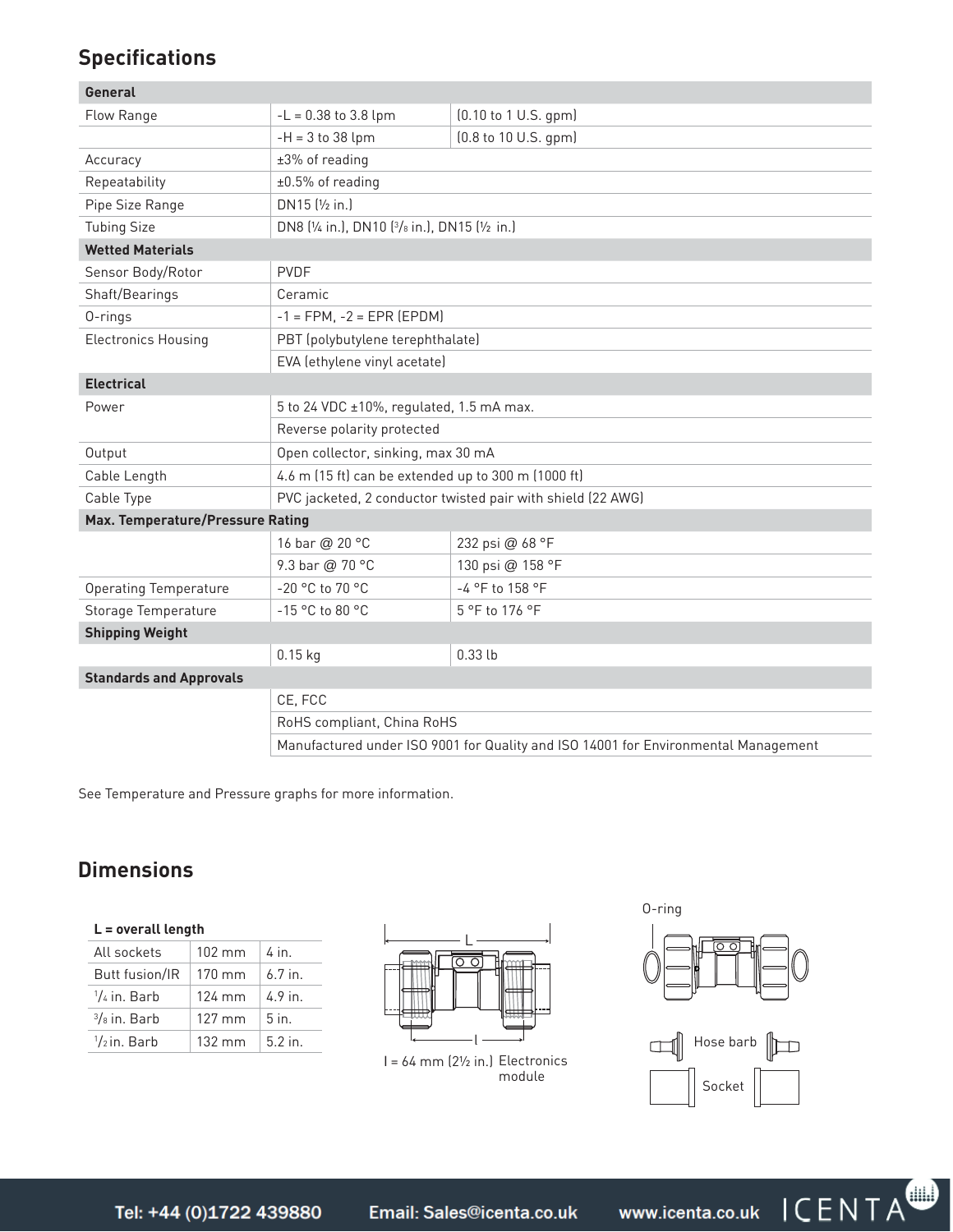

#### **Application Tips**

- All socket and hose barb connector kits are sold individually. Two kits are required for each sensor.
- Junction block, 3-8050-1 recommended if standard cable is extended to maximum 300 m (1000 ft).

## **Operating Temperature/Pressure Graphs**

#### **Note:**

The pressure/temperature graphs are specifically for the Signet sensor. During system design the specifications of all components must be considered. In the case of a metal piping system, a plastic sensor will reduce the system specification. When using a PVDF sensor in a PVC piping system, the fitting will reduce the system specification.



**Please refer to Wiring, Installation, and Accessories sections for more information.**

Email: Sales@icenta.co.uk

www.icenta.co.uk

ICENTA<sup>W</sup>